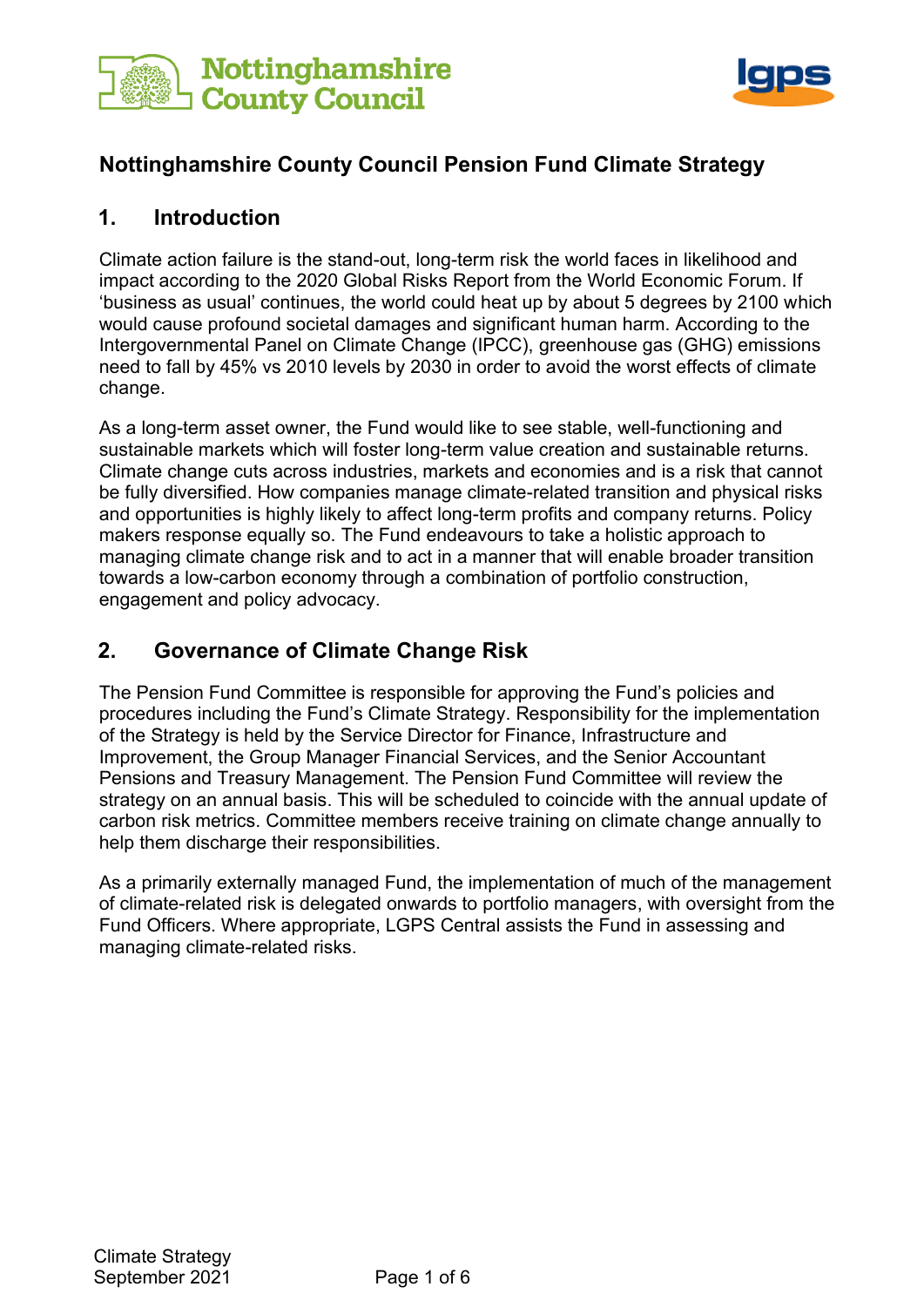





Figure 1: Depiction of the Climate Strategy

# **3. Evidence-based beliefs related to climate change**

- 1. As a result of anthropogenic activities, the world is warming at an unsustainable rate. Already the world is approximately 1°C warmer than pre-industrial levels. Unabated, such change would be devasting for our way of life.
- 2. There is overwhelming evidence that climate change is impacting the environment. This will have long-term consequences for our financial system. We hold that the economic damages of climate change will outweigh the costs of precautionary mitigation.
- 3. Climate change is a financially material risk for the Fund. It has the potential to impact our members, employers and all our holdings across asset classes. Due consideration of climate risk falls within the scope of the Fund's fiduciary duty.
- 4. Climate change has the potential to impact the funding level of the Fund through impacts on employer covenant, asset pricing, and longer-term inflation, interest rates and life expectancy.
- 5. The Fund strongly supports the Paris Agreement on climate change.
- 6. A transition to a low-carbon economy is essential. This requires greenhouse gas emissions to decline to net-zero by 2050. This will happen not only by focussing on the suppliers of energy but the demand for energy must also undergo a major transformation.
- 7. All companies should align their business activities with the Paris Agreement on climate change. It is possible for a high-emitting company to undergo this transformation and thrive in the transition to a low-carbon future.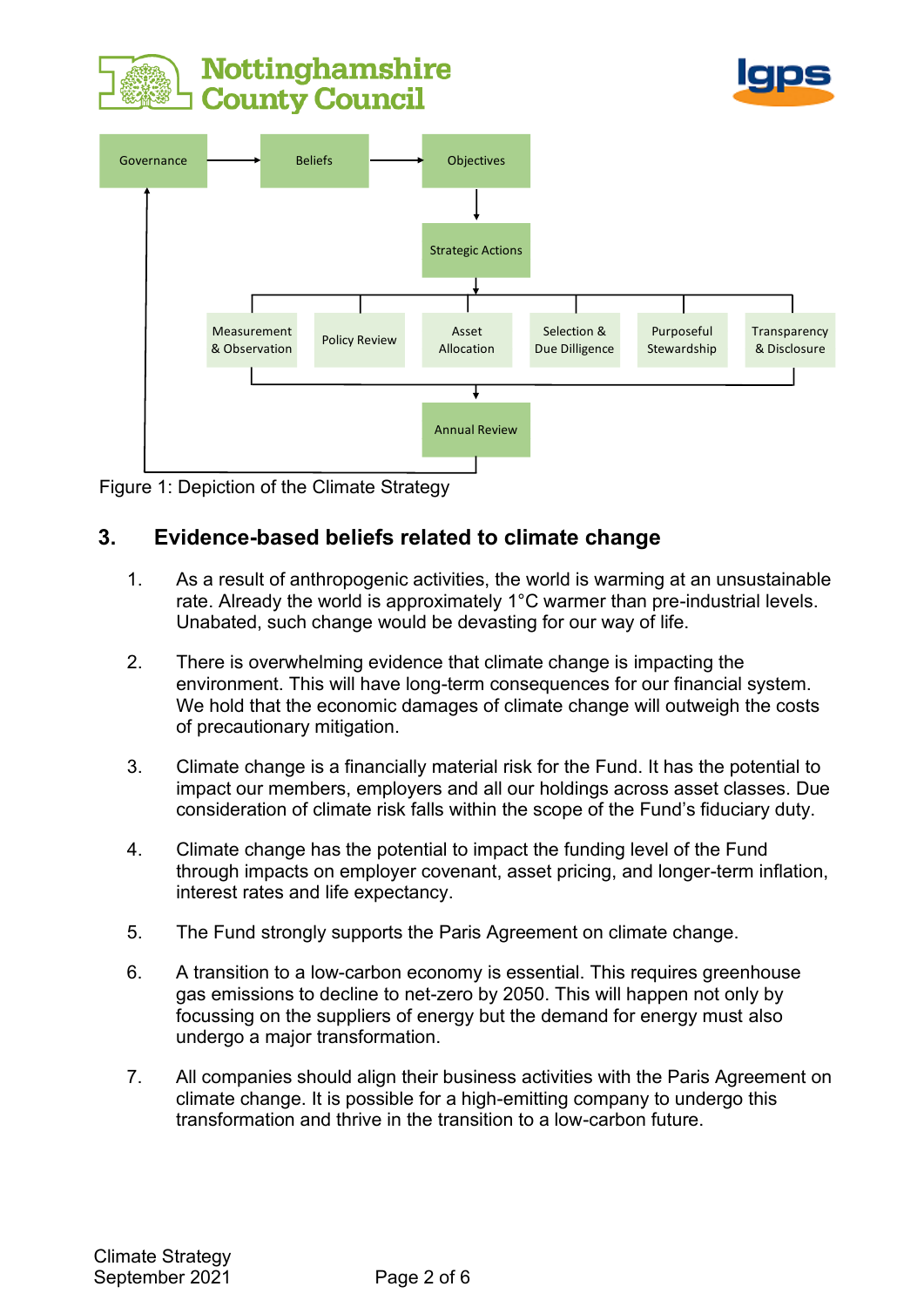



- 8. Investors have an important role to play in the transition to a low-carbon economy. We would be less likely to realise a Paris-aligned energy transition were investors to cease influencing company behaviours.
- 9. A global co-ordinated response is needed to limit the rise in temperatures. No individual investor is influential enough to act alone. Governments, policymakers, consumers, companies and investors all have a role to play. Acting in collaboration will increase the likelihood of an orderly transition to a low-carbon economy.
- 10. Climate-aware decisions are most effectively made with accurate, relevant, complete, and comparable data.

### **4. Climate-Related Objectives**

#### **Identify, understand and assess risks and opportunities**

The Fund aims to utilise the best available information and tools to identify, understand and assess climate change risks and opportunities across regions and sectors that are material to the Fund. This includes both relevant climate-related transition and physical risks and opportunities likely to impact Investment Strategy and Funding Strategy.

#### **Fund Resilience**

The Fund aims to ensure the investment portfolio, Funding Strategy and employer covenant are resilient to climate change impacts.

To achieve climate change resilience, the Fund aims to ensure that material short, medium- and long-term climate change considerations play an integral part in the stewardship of the investment portfolio. This includes climate change integration in the selection and due diligence, and continuous monitoring of assets.

The Fund intends to influence investee companies and fund managers through routine engagement and voting on climate change issues.

#### **Policy advocacy and transparency**

The Fund works alongside like-minded organisations to support the ambitions of the Paris Agreement. This includes advocating for Paris-aligned regulations and policies with governments, policy makers, the investment industry and other stakeholders.

The Fund aims to be fully transparent with its stakeholders through regular public disclosure, aligned with best practice.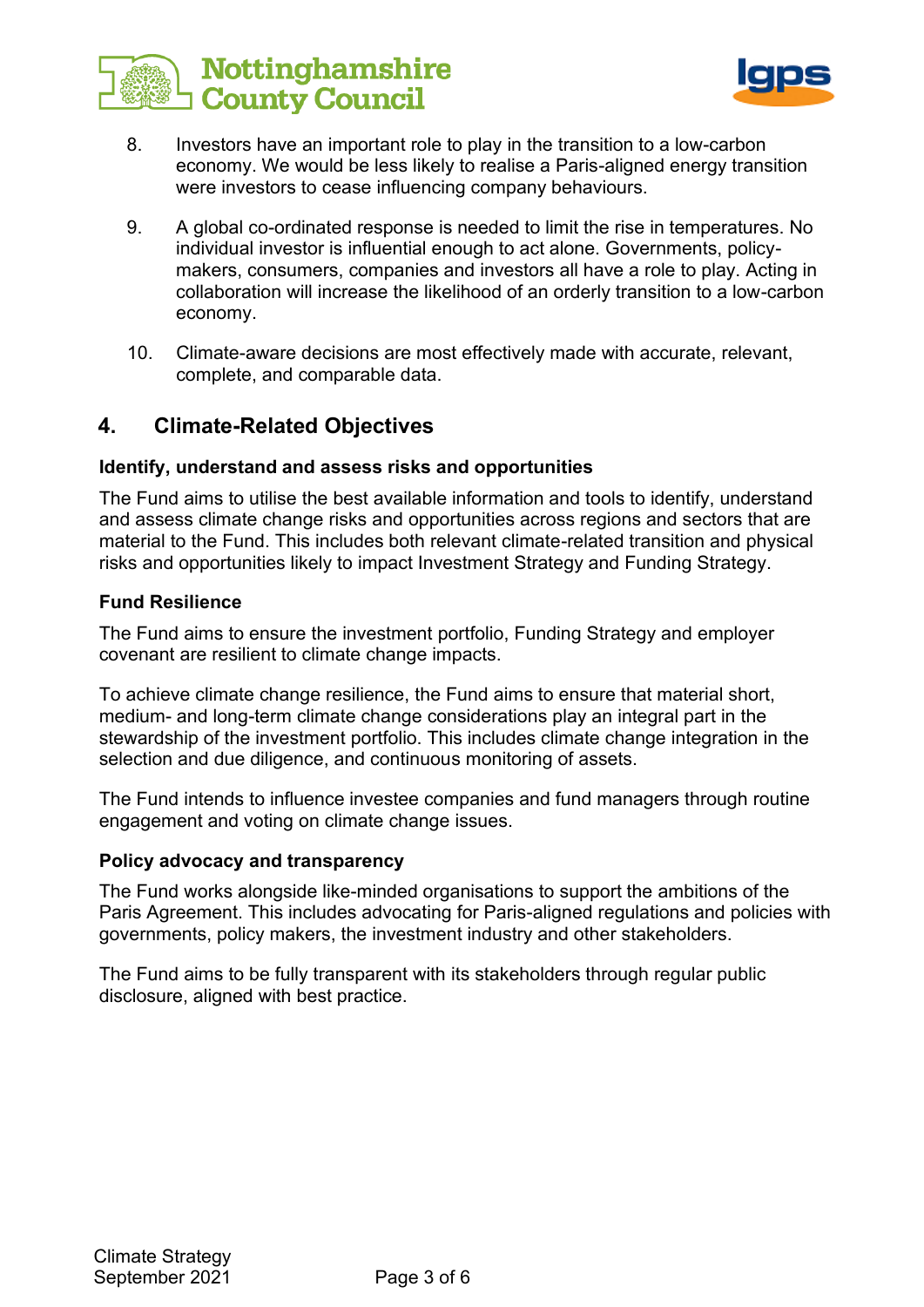



# **5. Strategic Actions**

#### **5.1 Measurement & Observation**

The Fund will make regular measurements and observations on the climate-related risks and opportunities relating to our Fund. This includes:

- An annual carbon risk metrics assessment of the Fund's listed equities and fixed income assets.
- A triennial economic assessment of the Fund's asset allocation against plausible climate-related scenarios
- Monitoring the likelihood of different climate scenarios, drawing on the Fund's suppliers and advisers
- Identification of the greatest climate-related risks to the Fund.

The Fund aims to use the best available tools and techniques to analyse climate-related risks and opportunities the Fund is exposed to. It is recognised that certain methodologies are in the early stages of development, including measuring Fund alignment with the Paris Agreement. As such, efforts to develop credible methodologies will be supported.

#### **5.2 Policy Review**

The Fund will conduct a governance review to ensure the management of climate risk is fully embedded in the Fund's processes, committees, and reporting cycles. Specifically, the following will be considered:

- Integrating communications on climate risk into the communications strategy
- Clarifying the roles of key governance committees, especially the Pension Fund Committee, in approving and monitoring the Fund's approach to responsible investment and climate change in the Investment Strategy Statement
- Updating the Governance Policy Statement to explain how climate risks are governed
- Reviewing as part of the Funding Strategy Statement (FSS) the extent to which climate risks could affect other risks noted in the FSS
- Updating the Fund's "Approach to Responsible Investment" in the Investment Strategy Statement to include the six responsible investment beliefs.
- Exploring options to incorporate the 'Approach to Environmental Risks' disclosures into the Investment Strategy Statement.

### **5.3 Asset Allocation**

Where permitted by a credible evidence base, climate change factors will be integrated into reviews of our asset allocation, subject to the requirements of the Investment Strategy Statement and Funding Strategy Statement. This includes exploring potential investments in sustainable private equity, green bonds and low-carbon passive equities. The Fund will also consider additional allocations to Global Sustainable Equities and Infrastructure.

That Members use the Climate Strategy as a means to consider divestment from fossil fuels.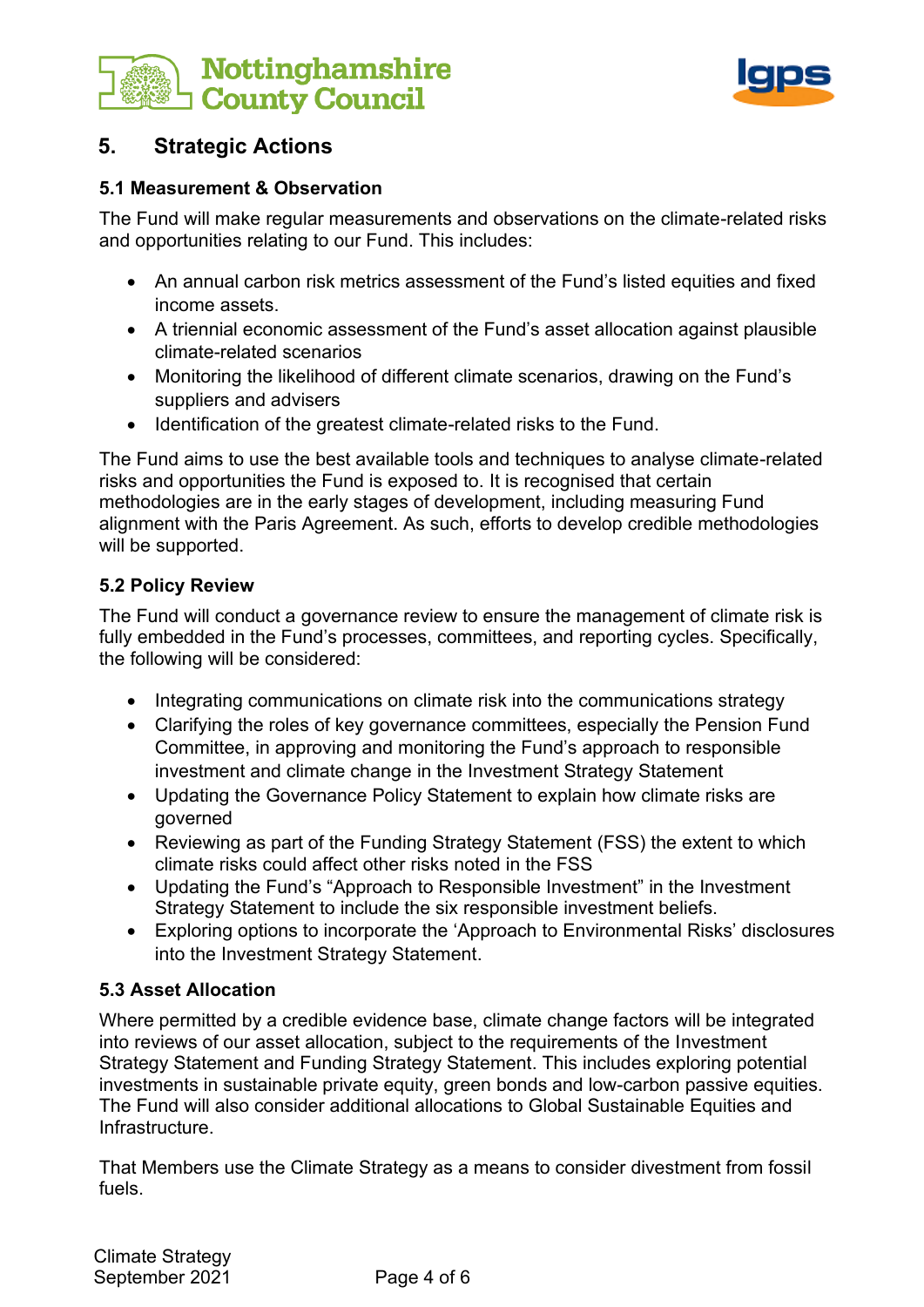



The Fund will move towards its Long Term Target Strategic Asset Allocation weightings, as per the recommendations of its 2020 Climate Risk Report.

#### **5.4 Selection and Due Diligence**

In the selection and due diligence of new funds material climate-related risks and opportunities will be considered, alongside the manager's approach to managing climate risks.

The Fund's expectations on climate risk management will be specified in investment mandates, investment management agreements and other relevant documentation.

#### **5.5 Purposeful Stewardship**

The Fund will monitor engagement with its investee companies and portfolio managers through its Climate Stewardship Plan (Appendix 1). The Fund will report progress against its Climate Stewardship Plan on an annual basis. (It should be noted that although the Climate Stewardship Plan is new, some of the activity within it already takes place as part of the ongoing risk management of the Pension Fund.)

Appointed investment managers will be regularly monitored to ensure climate-related risk is fully integrated into the investment process. The Fund will make use of the IIGCC's "addressing climate risks and opportunities in the investment process" as an aid. In addition, the Fund will:

- Discuss with equity managers the influence of climate factors on their sector positioning
- Discuss with real asset managers their physical risk resilience and GRESB (Global Real Estate Sustainability Benchmark) participation
- Engage corporate bond managers on their approach to assessing climate risk within their portfolios in the absence of reported GHG emissions data

Through LGPS Central, the Fund will join collaborations of like-minded institutional investors to collectively lobby for Paris-aligned climate policies.

The Fund will make will use of voting rights and will co-file or support climate-related shareholder resolutions where appropriate.

#### **5.6 Transparency & Disclosure**

The Fund will prepare and disclose a Taskforce for Climate-related Financial Disclosures (TCFD) report annually, which will include carbon risk metrics.

The Fund will report progress on the annual Climate Stewardship Plan to the Nottinghamshire Pension Fund Committee on an annual basis.

A summary of voting and engagement activities will be published in the Annual Report, along with a summary of the Fund's Climate Risk Report in a manner consistent with the TCFD Recommendations.